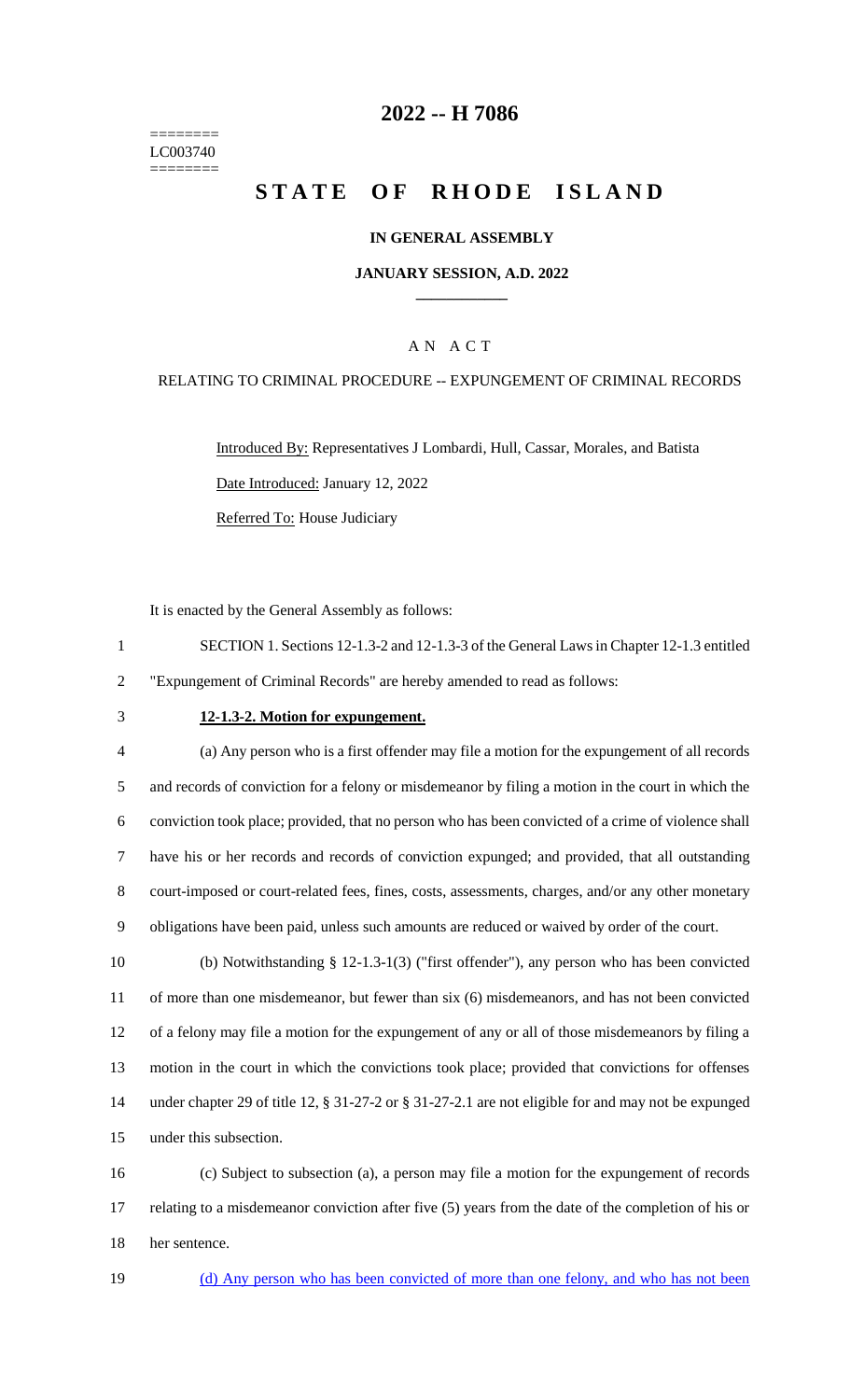convicted of a felony which is considered a crime of violence, may file a motion for the expungement of any or all of those felonies in the court in which the convictions took place; provided that multiple convictions for offenses under chapter 29 of title 12 are not eligible for and may not be expunged.  $\frac{d}{e}$  Subject to subsection (a), a person may file a motion for the expungement of records relating to a felony conviction after ten (10) years from the date of the completion of his or her sentence. 8 (e)(f) Subject to  $\S 12-19-19(c)$ , and without regard to subsections (a) through (c) of this section, a person may file a motion for the expungement of records relating to a deferred sentence upon its completion, after which the court will hold a hearing on the motion.  $(f)(g)$  Subject to subsection (b) of this section, a person may file a motion for the expungement of records relating to misdemeanor convictions after ten (10) years from the date of the completion of their last sentence.  $(g)(h)$  Notwithstanding the provisions of subsections (a) through (f) of this section, a person may file a motion for the expungement of records related to an offense that has been decriminalized subsequent to the date of their conviction, after which the court will hold a hearing on the motion in the court in which the original conviction took place. (i) Subject to subsection (d) of this section, a person may file a motion for the expungement 19 of records relating to felony convictions after twenty (20) years from the date of the completion of 20 their last sentence. **12-1.3-3. Motion for expungement -- Notice -- Hearing -- Criteria for granting.** (a) Any person filing a motion for expungement of the records of his or her conviction pursuant to § 12-1.3-2 shall give notice of the hearing date set by the court to the department of the attorney general and the police department that originally brought the charge against the person at 25 least ten (10) days prior to that date. (b) The court, after the hearing at which all relevant testimony and information shall be considered, may, in its discretion, order the expungement of the records of conviction of the person filing the motion if it finds: (1)(i) That in the five (5) years preceding the filing of the motion, if the conviction was for

 a misdemeanor, or in the ten (10) years preceding the filing of the motion, if the conviction was for a felony, the petitioner has not been convicted nor arrested for any felony or misdemeanor; there are no criminal proceedings pending against the person; that the person does not owe any outstanding court-imposed or court-related fees, fines, costs, assessments, or charges, unless such amounts are reduced or waived by order of the court; and he or she has exhibited good moral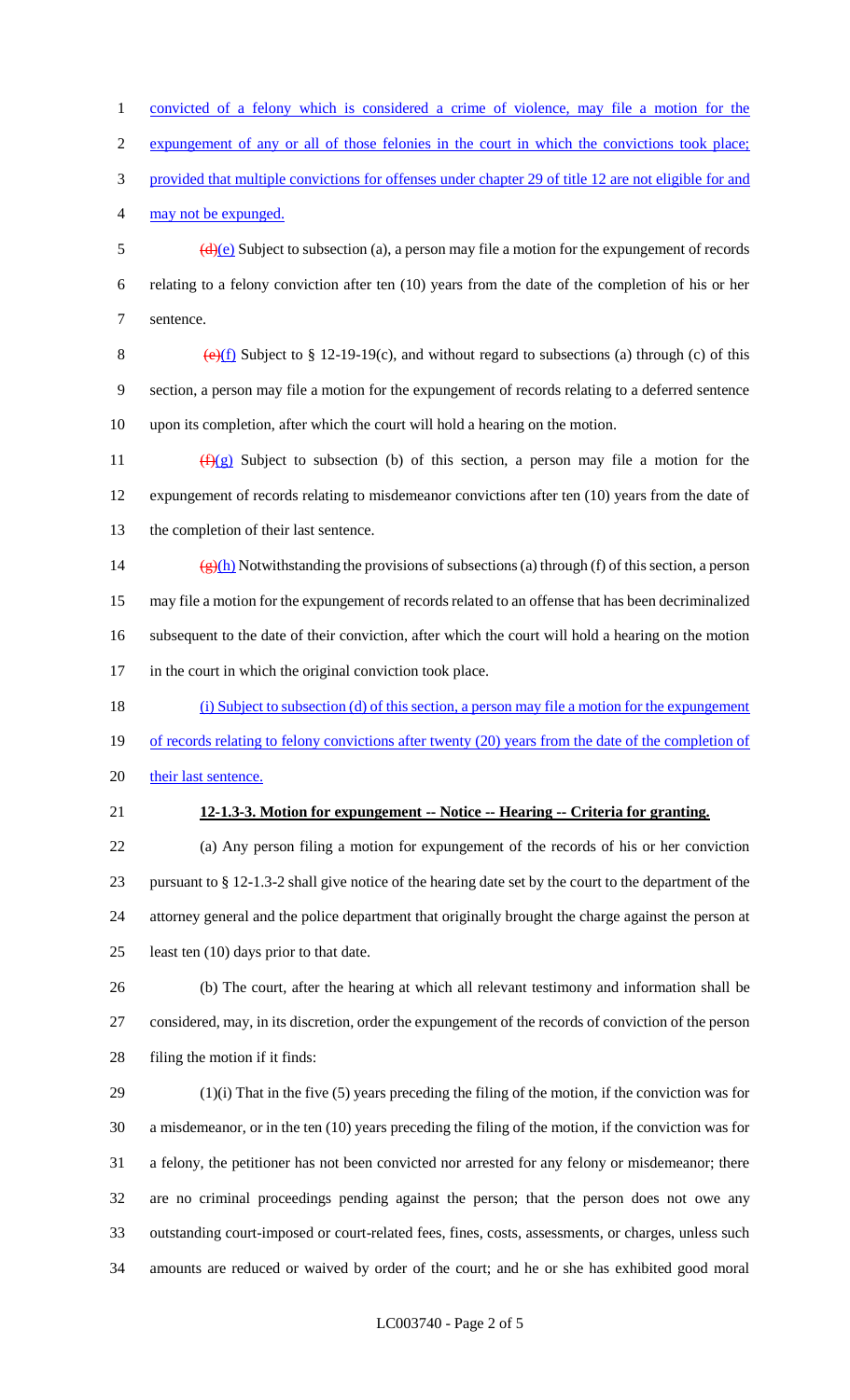character;

 (ii) That after a hearing held under the provisions of § 12-19-19(c), the court finds that the person has complied with all of the terms and conditions of the deferral agreement including, but not limited to, the payment in full of any court-ordered fines, fees, costs, assessments, and restitution to victims of crimes; there are no criminal proceedings pending against the person; and he or she has established good moral character. Provided, that no person who has been convicted of a crime of violence shall have their records relating to a deferred sentence expunged; or

 (iii) Subject only to §§ 12-1.3-2(b) and (f), that in the ten (10) years preceding the filing of the motion, if the convictions were for multiple misdemeanors, the petitioner has not been convicted nor arrested for any felony or misdemeanor; there are no criminal proceedings pending against the person; and they have exhibited good moral character; and, provided that convictions for offenses under chapter 29 of title 12, § 31-27-2 or § 31-27-2.1 are not eligible and may not be 13 expunged under this subsection-; or

(iv) That in the twenty (20) years preceding the filing of the motion, if the convictions were

for multiple felonies, the petitioner has not been convicted nor arrested for any felony or

16 misdemeanor, there are no criminal proceedings pending against the person, and they have

17 exhibited good moral character.

 (2) That the petitioner's rehabilitation has been attained to the court's satisfaction and the expungement of the records of his or her conviction is consistent with the public interest.

 (c) If the court grants the motion, it shall order all records and records of conviction relating to the conviction expunged and all index and other references to it removed from public inspection. A copy of the order of the court shall be sent to any law enforcement agency and other agency known by either the petitioner, the department of the attorney general, or the court to have possession of the records. Compliance with the order shall be according to the terms specified by the court.

 (d) The defendant shall be advised at the hearing that any and all bail money relating to a case that remains on deposit and is not claimed at the time of expungement shall be escheated to the state's general treasury in accordance with chapter 12 of title 8.

 (e) In cases of expungement sought pursuant to § 12-1.3-2(g), the court shall, after a hearing at which it finds that all conditions of the original criminal sentence have been completed, and any and all fines, fees, and costs related to the conviction have been paid in full, order the expungement without cost to the petitioner. At the hearing, the court may require the petitioner to demonstrate that the prior criminal conviction would qualify as a decriminalized offense under current law. The demonstration may include, but is not limited to, an affidavit signed by the petitioner attesting to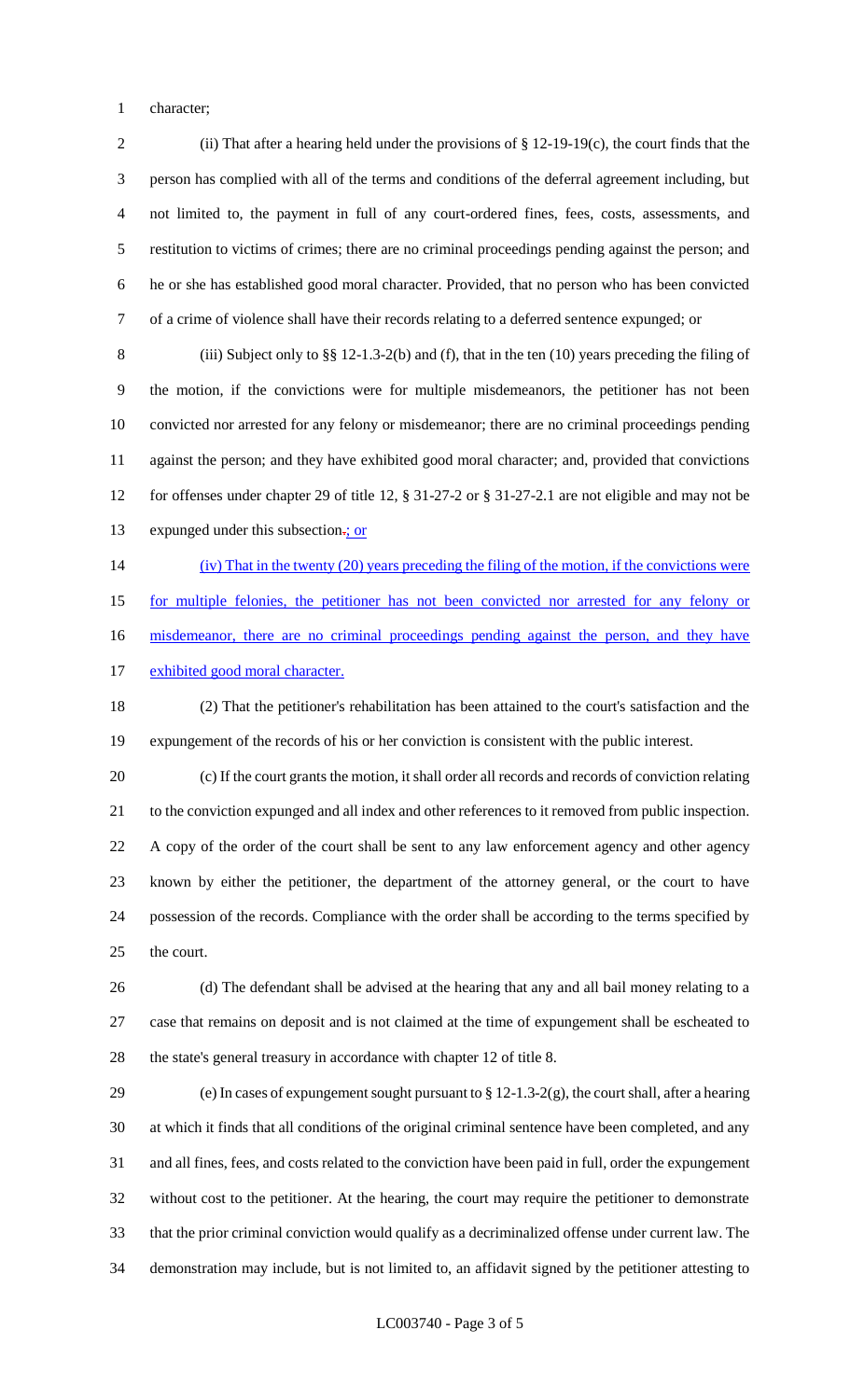- 1 the fact that the prior conviction qualifies as a decriminalized offense under current Rhode Island
- 2 law.
- 3 SECTION 2. This act shall take effect upon passage.

#### ======== LC003740 ========